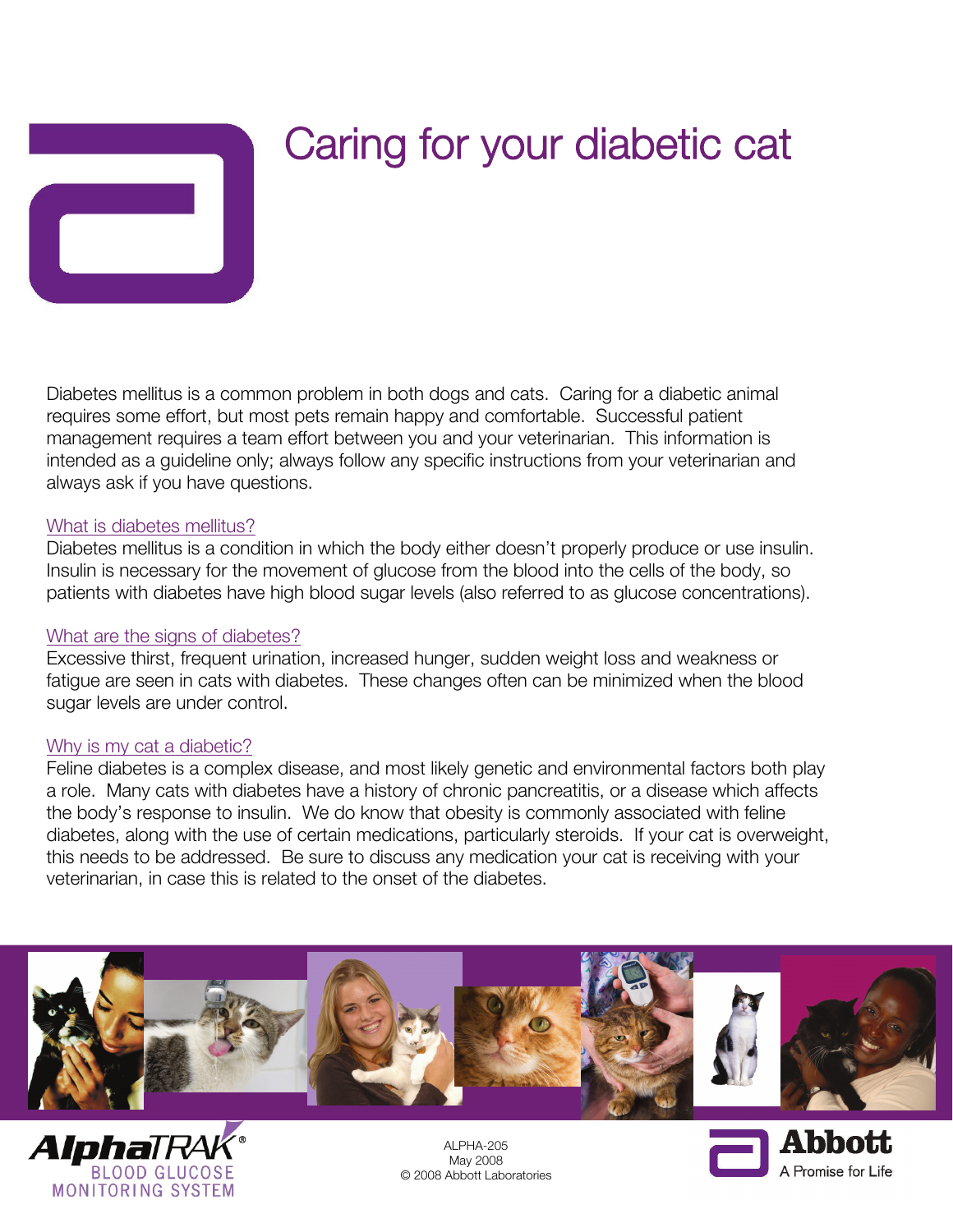## Is there a cure for diabetes?

Although there is currently no 'cure' for cats with diabetes, some cats undergo spontaneous remission a few months after diagnosis. This means that the diabetes goes away temporarily, and the cat is once again able to control his or her blood sugar levels. There is evidence to suggest that remission is most likely if the diabetes is treated effectively when first diagnosed. Cats with prolonged poor control of their diabetes are unlikely to achieve remission.

## Will my cat need insulin?

Some veterinarians feel that insulin is the treatment of choice for cats with diabetes. A small number of cats may briefly respond to oral hypoglycemic drugs, but these products do not generally provide adequate glycemic control. In fact, cats started on oral therapy are less likely to go into remission, and more likely to be permanently diabetic. Although it may seem scary to give your cat insulin, owners may soon become very comfortable with this treatment option.

## What does the insulin do?

Insulin moves glucose from the blood into the cells. Glucose is an essential fuel for most of the tissues in the body, and without insulin, cell metabolism is severely compromised. So, insulin causes blood glucose levels to move down. Insulin needs to be dosed very carefully, as too much insulin will cause dangerous hypoglycemia (low blood sugar).

## How do I give insulin?

Your veterinary team will show you exactly how to give insulin injections, but it's really very simple. The insulin dose is pulled up into a special syringe, and injected under the skin. Most people find it easiest to inject between the shoulder blades or along the back.

# Do the insulin injections hurt?

Insulin syringes have very small needles, and most cats do not notice the injection. It can help to distract your cat with a treat or toy when you give the injection, and be sure to offer lots of petting and affection afterwards. If you've ever had to give your cat pills or liquid medications in the past, you'll be amazed at how simple it is to give an insulin injection.

## Why do I need to check glucose levels at home?

Learning to measure your cat's glucose levels is very worthwhile. Firstly, information collected at home is a reflection of what's happening day to day in the cat's normal living environment. Cats in particular can become very stressed in the clinic, and their blood sugar levels can become markedly increased. Even just the sight of the carrier can cause a sharp spike in glucose concentrations. Your veterinarian can use the values you provide to adjust insulin therapy more appropriately. Secondly, if your cat seems unwell, you can quickly determine if blood sugar levels are dangerously high or low. Low blood sugar (which means that too much insulin is present) can cause weakness, seizures and even death.



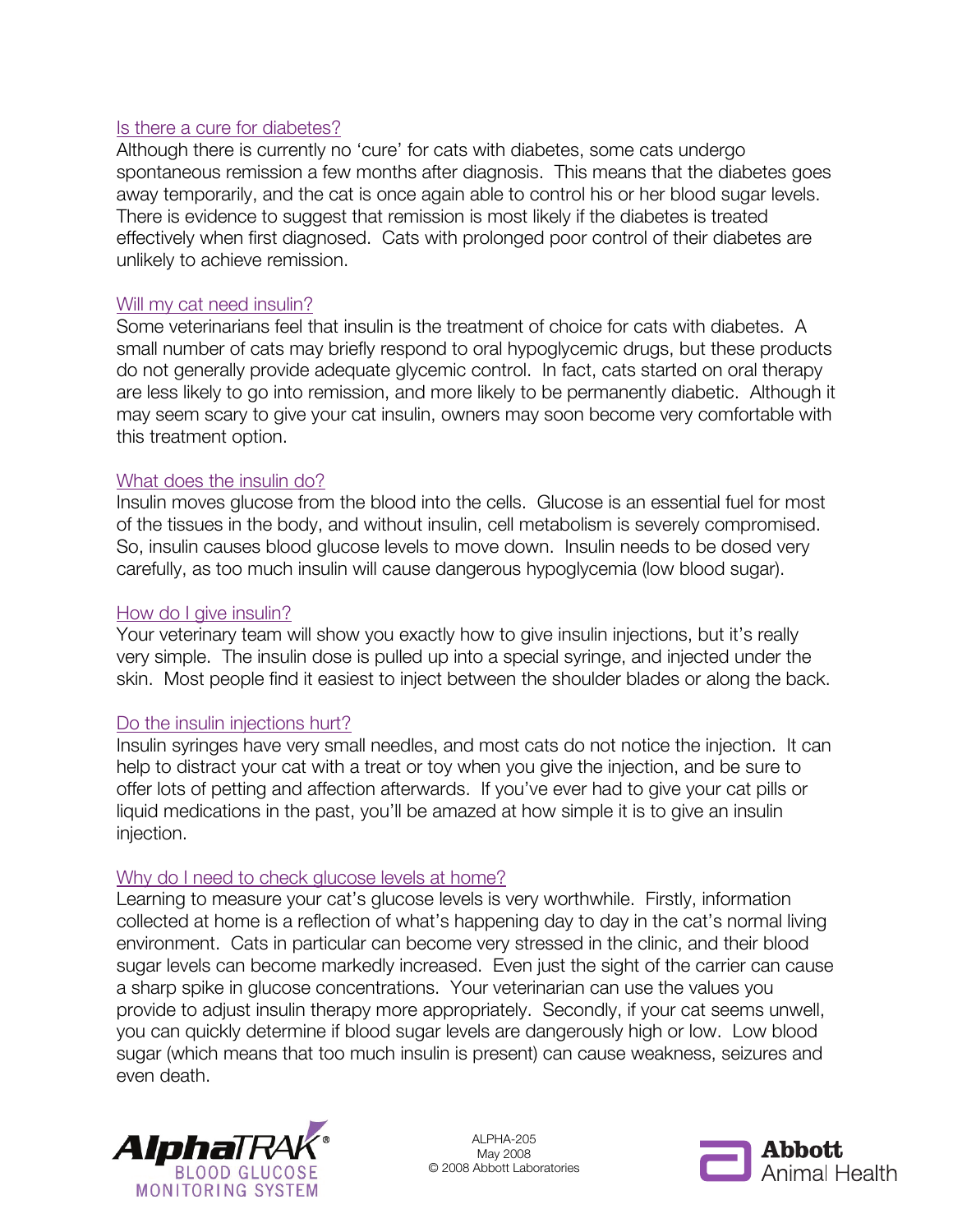## How do I check the glucose?

One way is with the AlphaTRAK® Blood Glucose Monitoring System. It just takes one drop of blood to measure blood glucose. A lancet can be used to easily to collect a sample from the ear tip or paw pad and then simply hold the test strip against the blood drop. The blood is quickly drawn into the test strip, and the AlphaTRAK meter does the rest. The AlphaTRAK unit is a portable blood glucose monitor validated and calibrated for dogs and cats, and displays a measurement in just a few seconds. The AlphaTRAK Instructional Video provided will show you exactly what to do. If you need further information, you can also visit www.alphatrakmeter.com for more suggestions.

## How often should I check blood glucose levels?

Your veterinarian will give you specific instructions on when to check sugar levels. However, it is always a good idea to check sugar levels if

- Your cat seems weak or confused these can be signs of low blood sugar
- Your cat doesn't want to eat
- You gave insulin as usual but your cat vomited his food
- You notice a sudden increase in thirst or urination

Your veterinarian may recommend a routine glucose curve every 4-6 weeks, or approximately 7 days after a change in insulin dose.

## What is a glucose curve?

This is a series of measurements, generally taken every 2 hours, over the course of a day. If your cat is on a long-lasting insulin, a sample may be taken every 4 hours. Your veterinarian will provide specific instructions and use this information to see if the insulin dose is appropriate.

## What is a normal blood glucose concentration?

The healthy glucose concentrations in your cat should be determined by your veterinarian. The targeted glucose range for diabetic cats may be somewhat higher than normal to prevent problems associated with insulin induced hypoglycemia (low blood sugar levels).

## Should I give more insulin if the glucose is high?

If you suspect hypoglycemia contact your veterinarian. Never increase your cat's insulin dose or give an extra dose unless your veterinarian tells you to do so. If you measure glucose and it's high (this value will be determined by your veterinarian), make a note of the time of day and update your veterinarian. As long as your cat is eating and alert, a high blood sugar level is not an emergency.

## What should I do if the glucose is low?

If the glucose is low, (this value will be determined by your veterinarian), offer your cat something to eat immediately. Canned food is a good choice, as it is tasty and contains simple carbohydrates which are quickly absorbed and raise the blood sugar. Recheck the glucose level in 30 minutes, to be sure it's moving up. If your cat is confused or doesn't want to eat, rub syrup over the gums. Your cat may also need intravenous glucose, so call your veterinarian and let them know what's going on.